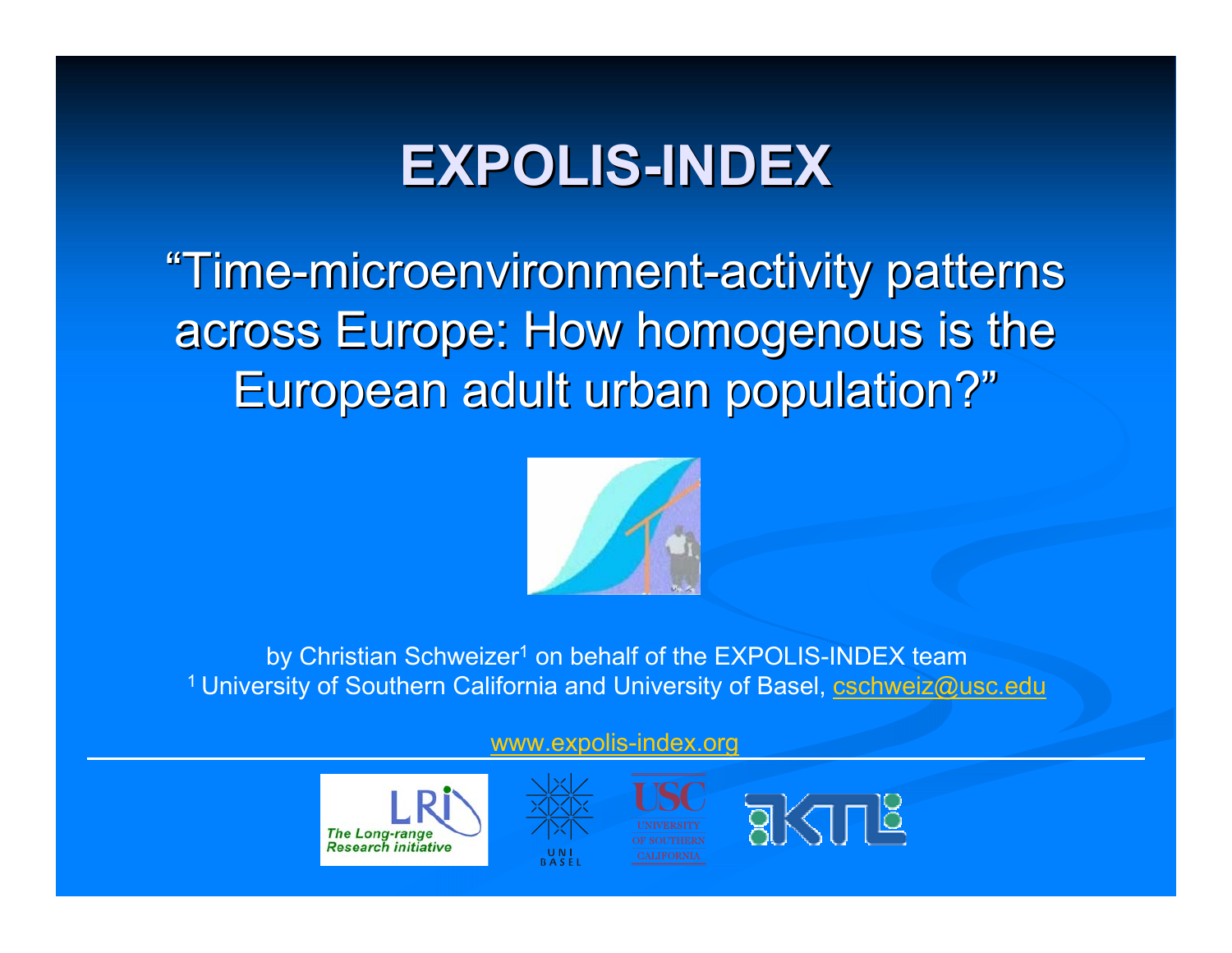## **Content Content**

**>Descriptive Statistics >Influential factors for Doing** ¾Influential factors for Duration of Doers Influential factors for Duration of Doers **>Doer Rate by Time of Day**  $\triangleright$  Conclusions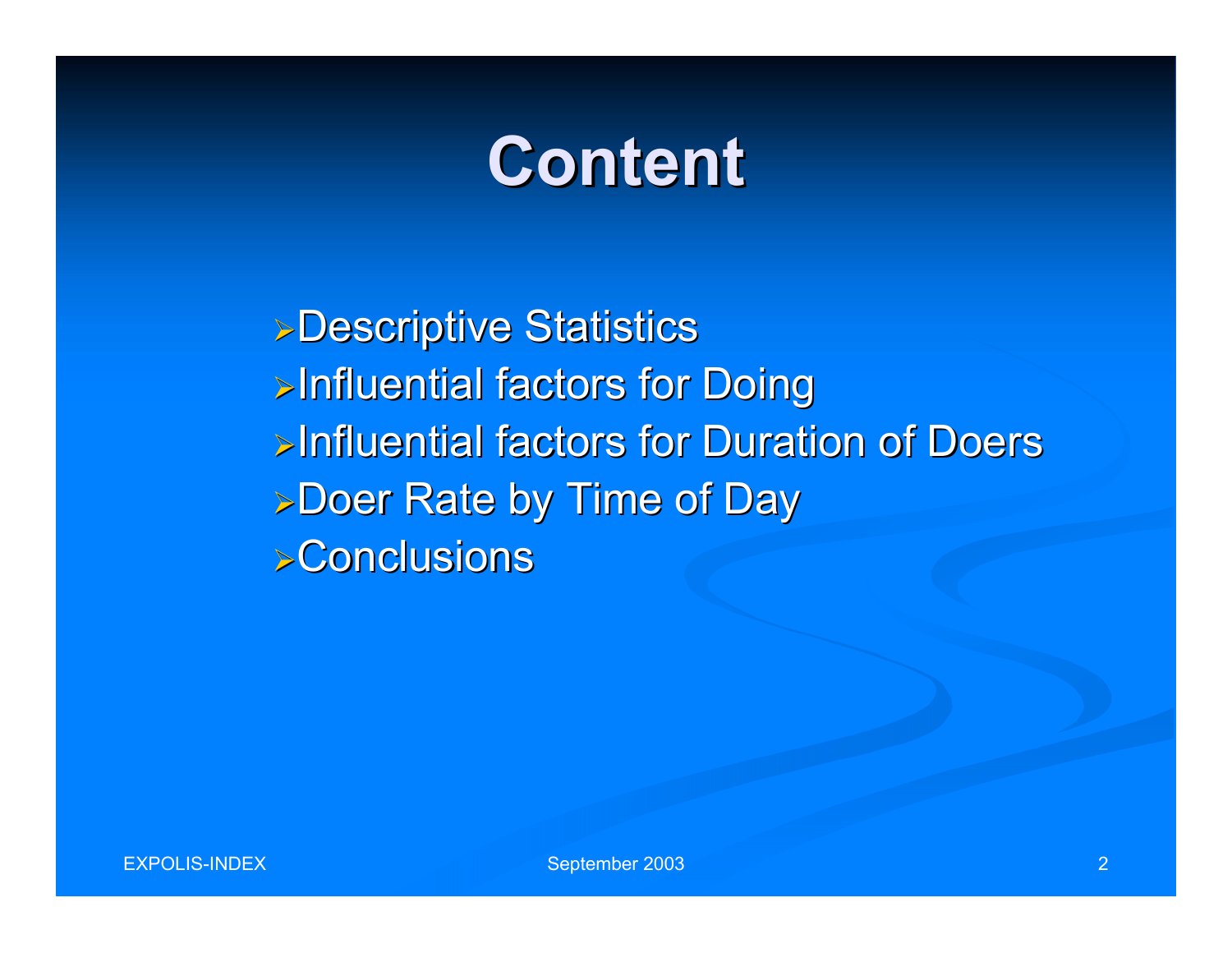### **Descriptive TMAD Descriptive TMAD**



EXPOLIS-INDEX

September 2003 3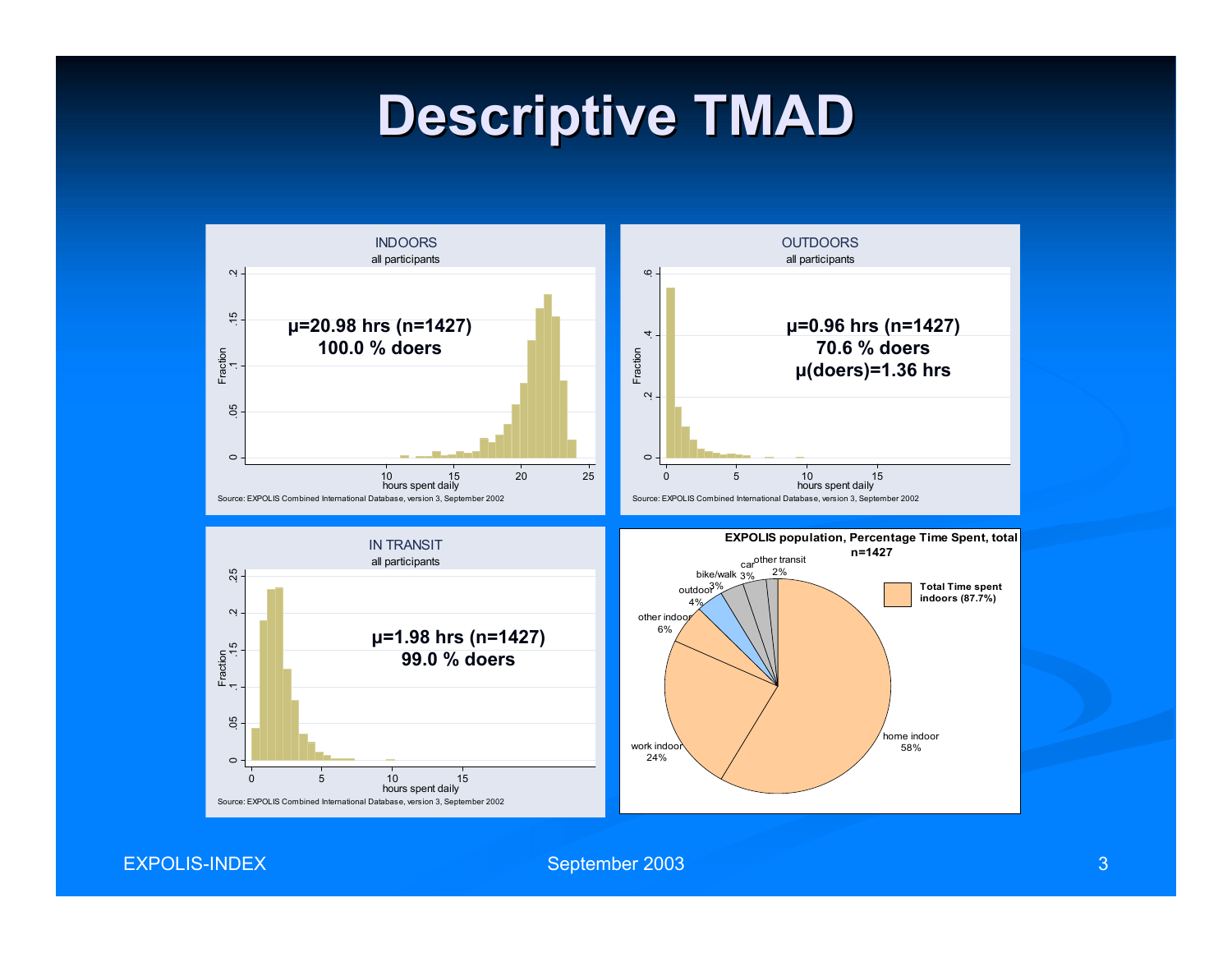# **Descriptive TMAD Descriptive TMAD**

#### **indoor environment indoor environment**



EXPOLIS-INDEX

September 2003 **4** 4 **4**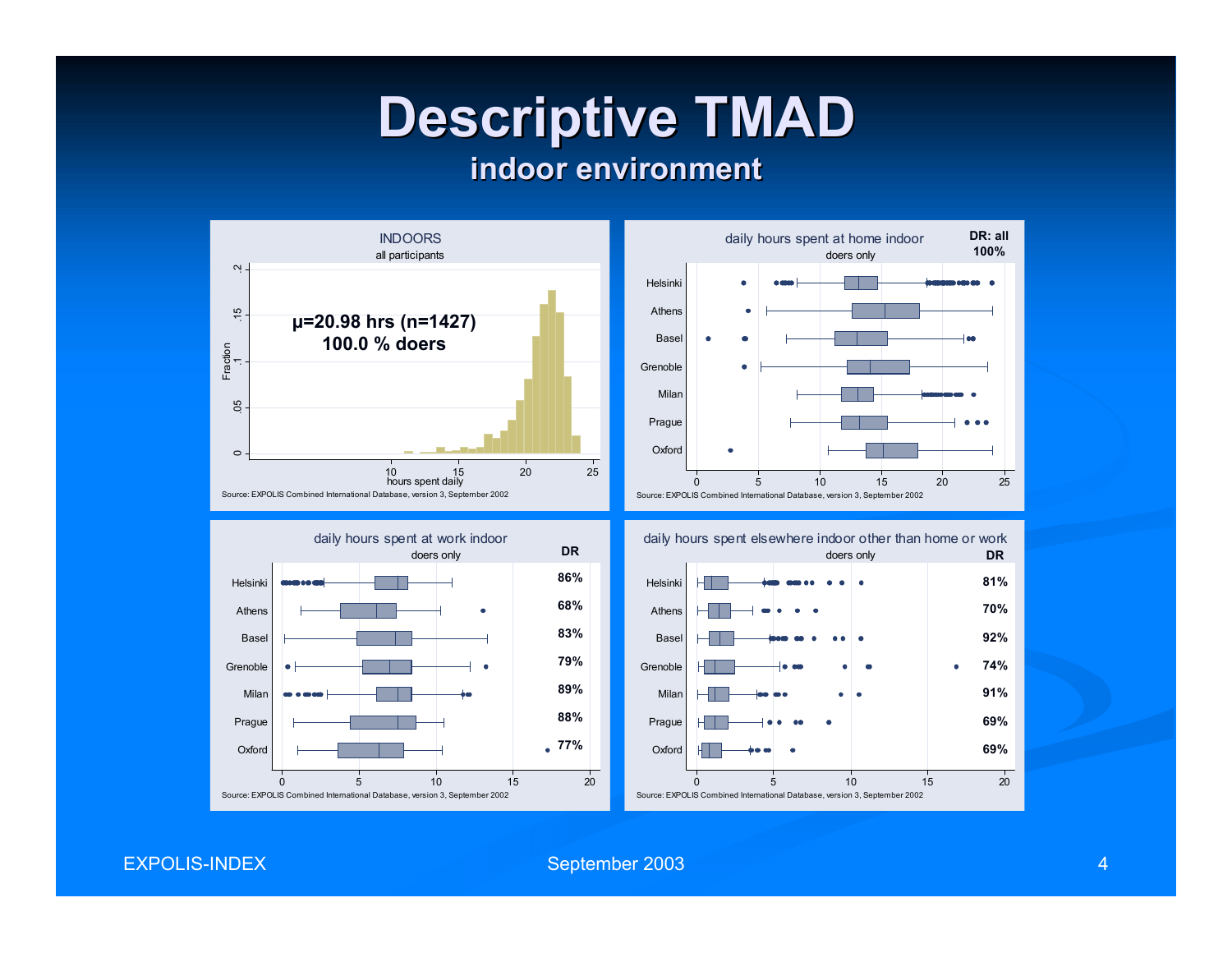## **Influential Factors for Doing and Duration Duration**

General conceptual Model:

**socio-demographics demographics home characteristics home characteristics workplace characteristics workplace characteristics Doing = f Doing = f** ( )

Potential covariates: **Sex, age, education, living alone, parenthood, smoking** status, working status, traffic density, home and workplace **locations locations**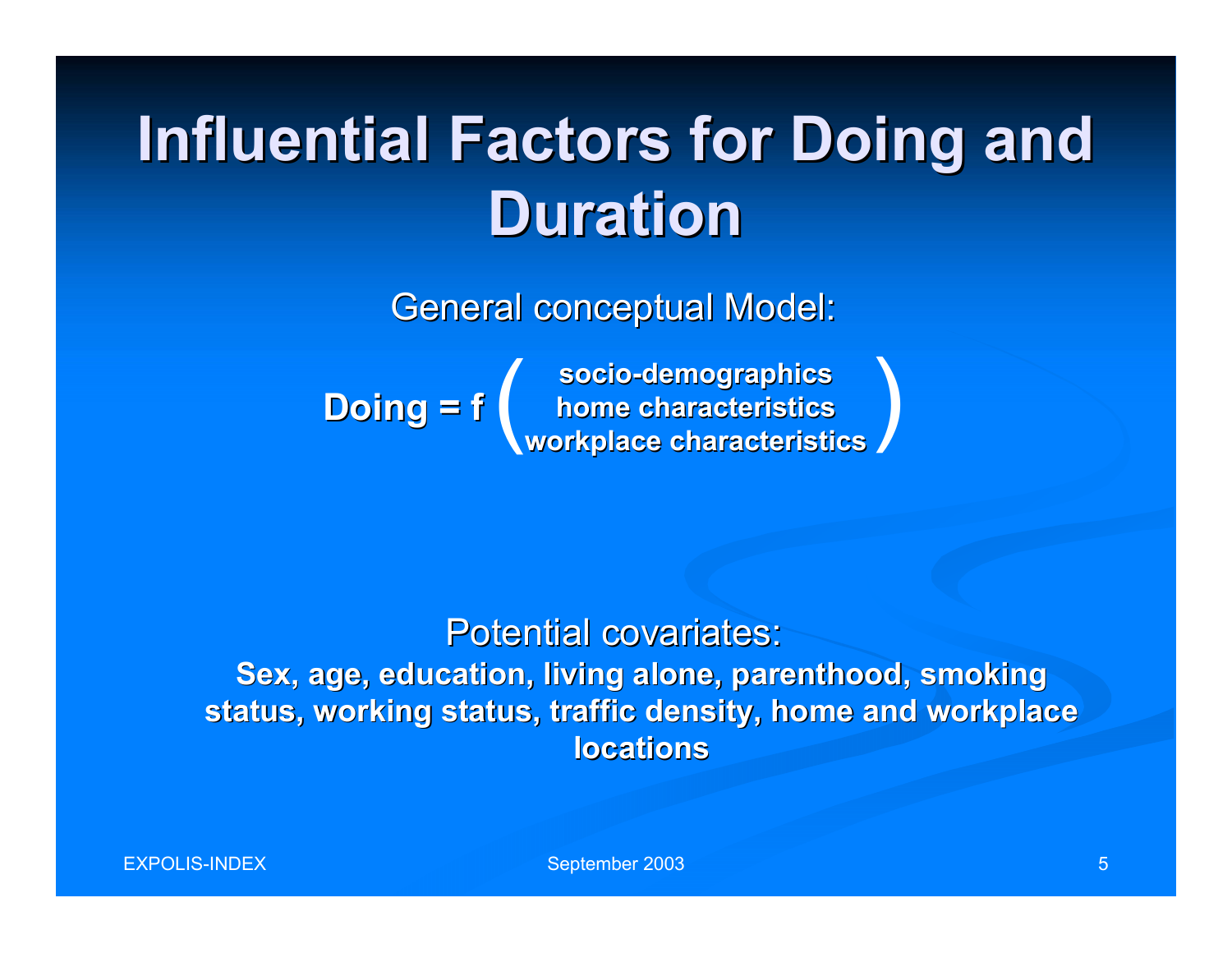### **Influential Factors for Doing (y/n) Influential Factors for Doing (y/n)**

| <b>Odds Ratios (CI95) for</b><br>doing |         | work indoor $(DR=84%)$<br>Max. explained variance: 13.6% |                    |     |      |                       |       | other indoor (DR=83%)<br>Max. explained variance: 14.4% |                       |                |                |          |   |   |         |
|----------------------------------------|---------|----------------------------------------------------------|--------------------|-----|------|-----------------------|-------|---------------------------------------------------------|-----------------------|----------------|----------------|----------|---|---|---------|
|                                        | cities  | H                                                        | A                  | B.  | G    | M                     | $P$ O |                                                         | H                     | $\blacksquare$ | $\overline{B}$ | <b>G</b> | M | P | $\circ$ |
| male                                   | pooled  |                                                          | $2.6***$ (1.8-3.6) |     |      | $0.65***(0.48, 0.88)$ |       |                                                         |                       |                |                |          |   |   |         |
|                                        | by city | $***$                                                    | $***$              | *** |      | $***$                 |       |                                                         | $\star$               |                |                |          |   |   | $***$   |
| pooled<br>high education               |         | $1.6***$ (1.2-2.3)                                       |                    |     |      |                       |       | $1.41*$ (1.00, 2.00)                                    |                       |                |                |          |   |   |         |
|                                        | by city |                                                          |                    |     |      |                       |       |                                                         | $\star$               |                |                |          |   |   |         |
| children in the                        | pooled  | $0.9(0.7-1.3)$                                           |                    |     |      |                       |       |                                                         | $0.70**$ (0.51, 0.95) |                |                |          |   |   |         |
| same household                         | by city |                                                          |                    | *** | $**$ |                       |       |                                                         |                       | $**$           |                |          |   |   |         |

adjusted for all other covariates, season, smoking status, age, and city

\*\*\* significant at the 0.01-level, \*\* significant at the 0.05-level, \* significant at the 0.1-level

H=Helsinki, A=Athens, B=Basel, G=Grenoble, M=Milan, P=Prague, O=Oxford

| OR well above 1     | OR slightly below 1 | OR equal 1     |  |  |  |
|---------------------|---------------------|----------------|--|--|--|
| OR slightly above 1 | OR well below 1     | Factor dropped |  |  |  |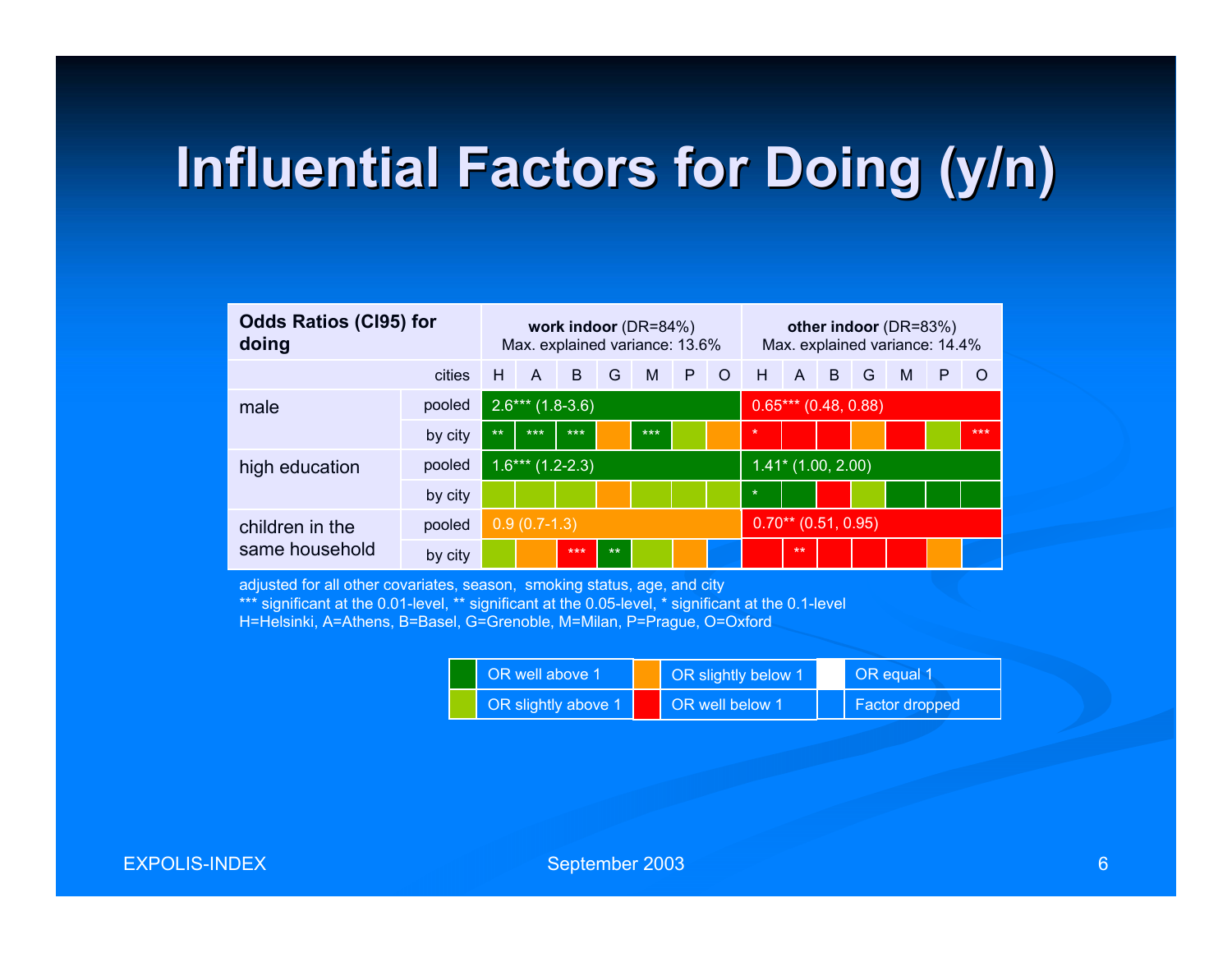### **Influential factors for Duration [hrs] Influential factors for Duration [hrs] of Doers of Doers**

| <b>Coefficients (CI95) for</b><br>total time spent per day<br>[hrs] |         | work indoor<br>Max. explained variance: 11.6 % |              |       |   |         |      |                        | other indoor<br>Max. explained variance: 5.3 % |              |   |   |       |   |          |
|---------------------------------------------------------------------|---------|------------------------------------------------|--------------|-------|---|---------|------|------------------------|------------------------------------------------|--------------|---|---|-------|---|----------|
|                                                                     | cities  | н                                              | $\mathsf{A}$ | B     | G | M       | P    | $\overline{O}$         | H                                              | $\mathsf{A}$ | B | G | M     | P | $\Omega$ |
| male                                                                | pooled  | $0.15(-0.13, 0.42)$                            |              |       |   |         |      |                        | $0.07$ (-0.05, 0.19)                           |              |   |   |       |   |          |
|                                                                     | by city | $**$                                           |              | $***$ |   |         | $**$ | $***$                  |                                                | $**$         |   |   |       |   |          |
|                                                                     | pooled  | $-0.08(-0.38, 0.23)$                           |              |       |   |         |      | $0.20***$ (0.07, 0.33) |                                                |              |   |   |       |   |          |
| high education                                                      | by city |                                                |              |       |   | $\star$ |      |                        | $***$                                          |              |   |   |       |   |          |
| children in the<br>same household                                   | pooled  | $-0.30**$ ( $-0.58,-0.01$ )                    |              |       |   |         |      |                        | $-0.24***$ $(-0.36,-0.12)$                     |              |   |   |       |   |          |
|                                                                     | by city |                                                |              | ***   |   |         |      |                        | **                                             |              |   |   | $***$ |   |          |

adjusted for all other covariates, season, smoking status, and city

\*\*\* significant at the 0.01-level, \*\* significant at the 0.05-level, \* significant at the 0.1-level

H=Helsinki, A=Athens, B=Basel, G=Grenoble, M=Milan, P=Prague, O=Oxford

| Coef above 0.1   | $Coef: 0 -0.1$  | <b>Factor dropped</b> |  |  |  |
|------------------|-----------------|-----------------------|--|--|--|
| $Coeff: 0 - 0.1$ | Coef below -0.1 | Coef. equal 0         |  |  |  |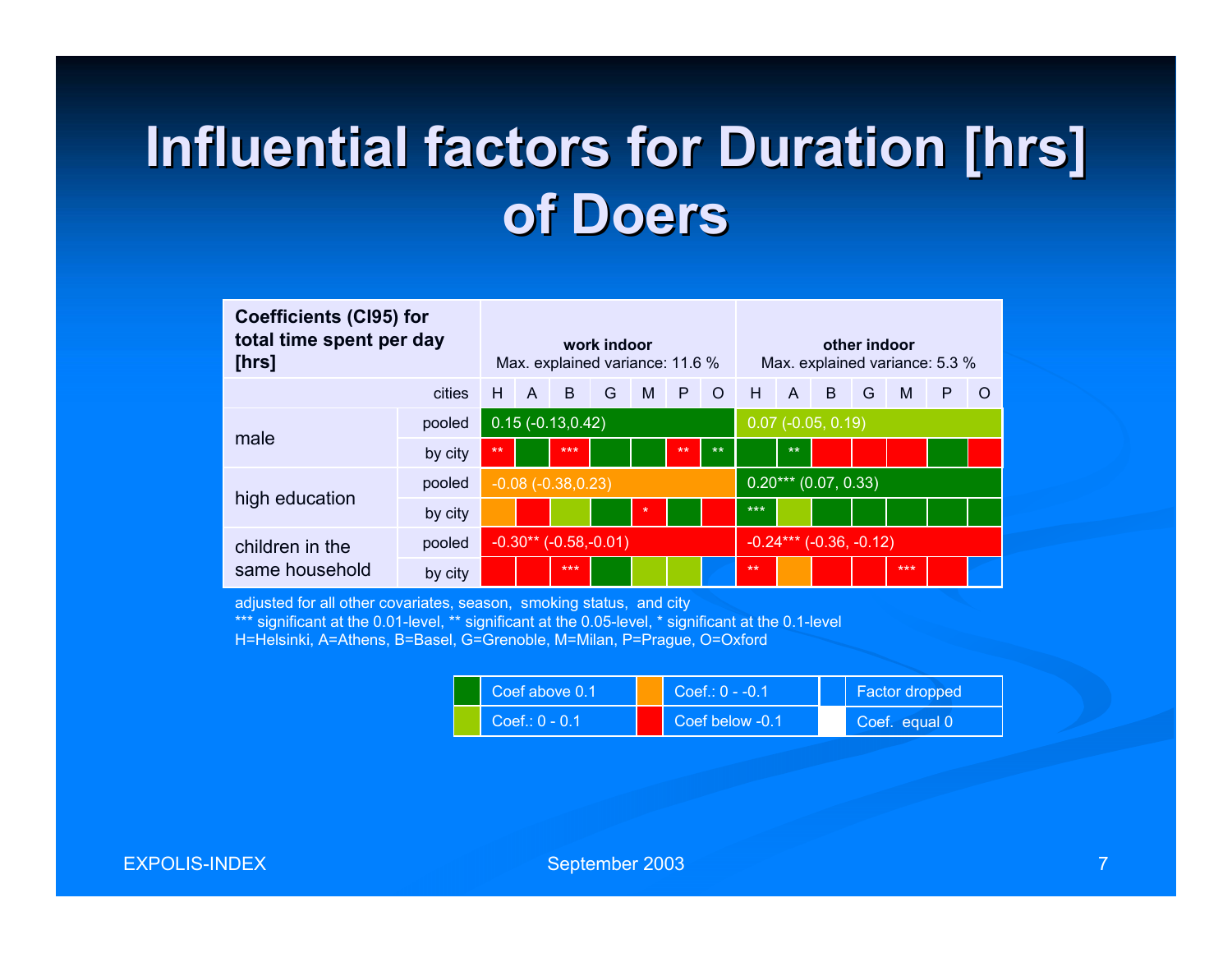### **Doer Rate by Time of Day all cities all cities**

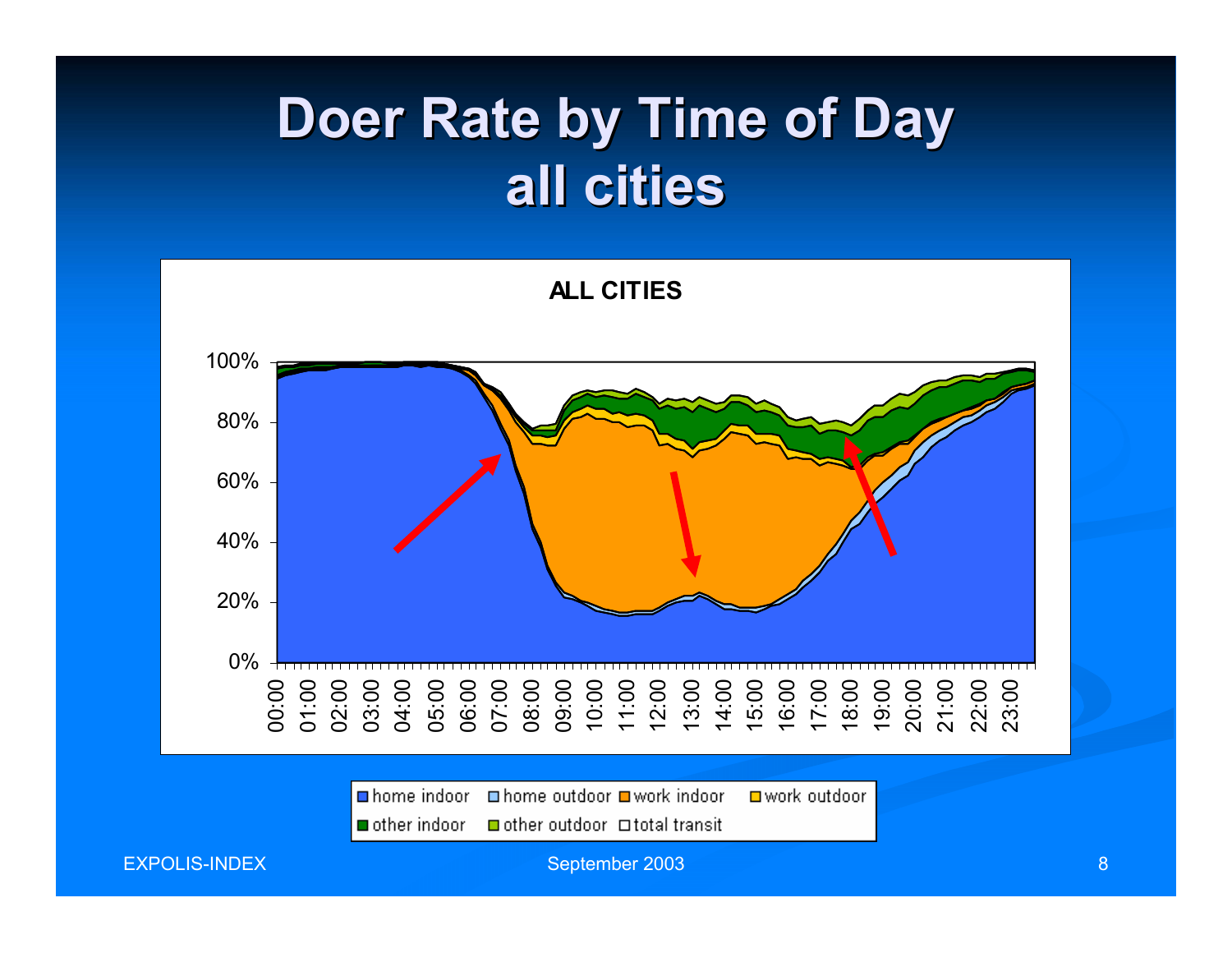#### **Doer Rate by Time of Day selected cities selected cities**



EXPOLIS-INDEX

September 2003 **9 Page 2003** 9 Page 2003 1 Page 2003 1 Page 2004 1 Page 2004 1 Page 2004 1 Page 2004 1 Page 2004 1 Page 2004 1 Page 2004 1 Page 2004 1 Page 2004 1 Page 2004 1 Page 2004 1 Page 2004 1 Page 2004 1 Page 2004 1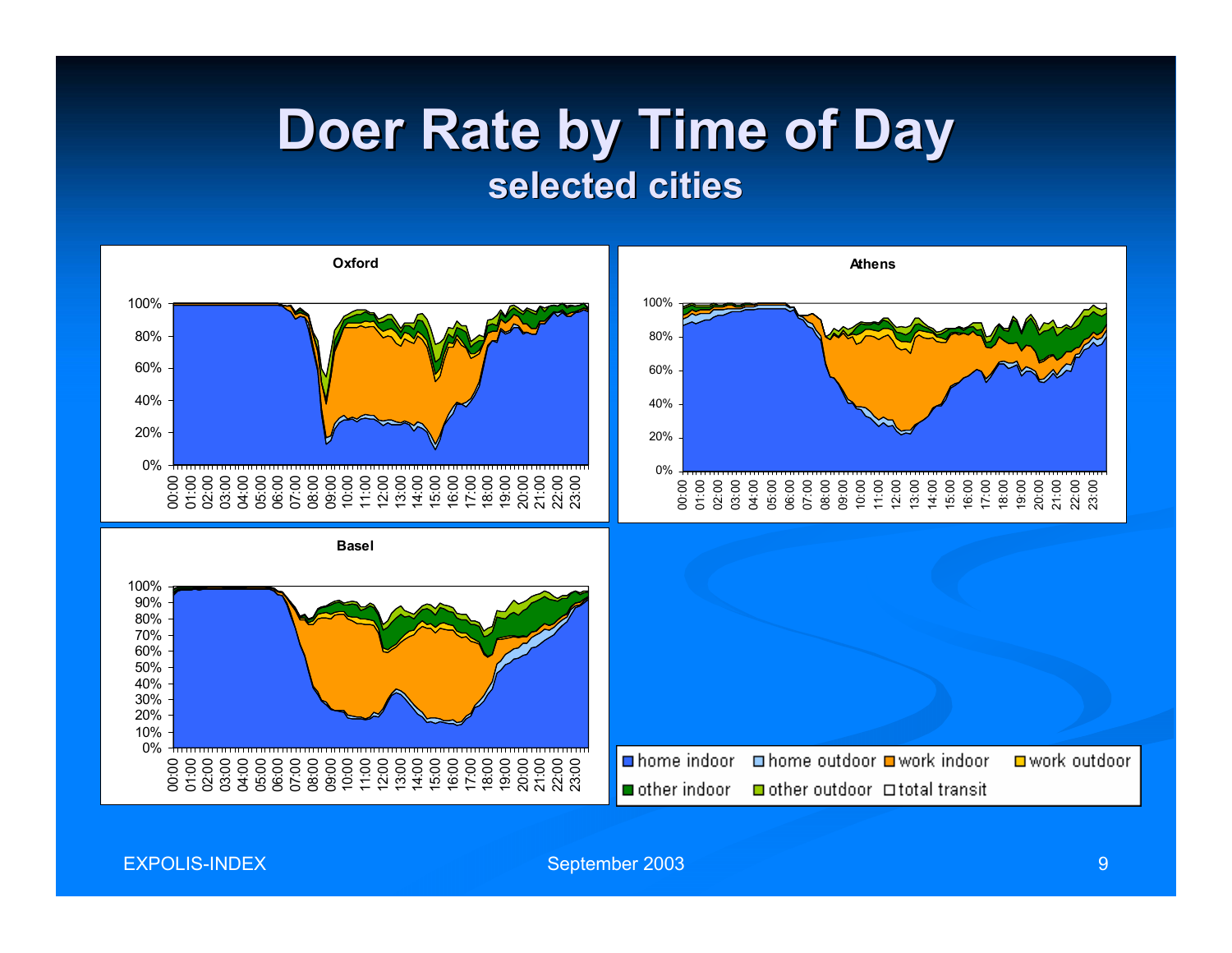## **Conclusions Conclusions**

#### Pan-European results:

- Total indoor time very similar in all cities
- App. 90% of the day is spent indoors
- Variation within cities substantial and higher than between cities
- Sex, education, and parenthood seem most influential for doing and duration
- The only factors with same effect in all cities:
	- *Parenthood* for doing and duration of time spent indoor elsewhere than home and work *Level of education* for doing time at work indoor

#### City specific results:

- Split between different indoor compartments differs between cities; however, these
- differences are smaller than the variation within the cities
- City is a major effect modifier
- City-wide behavior differs between cities (doer rate by time of day)